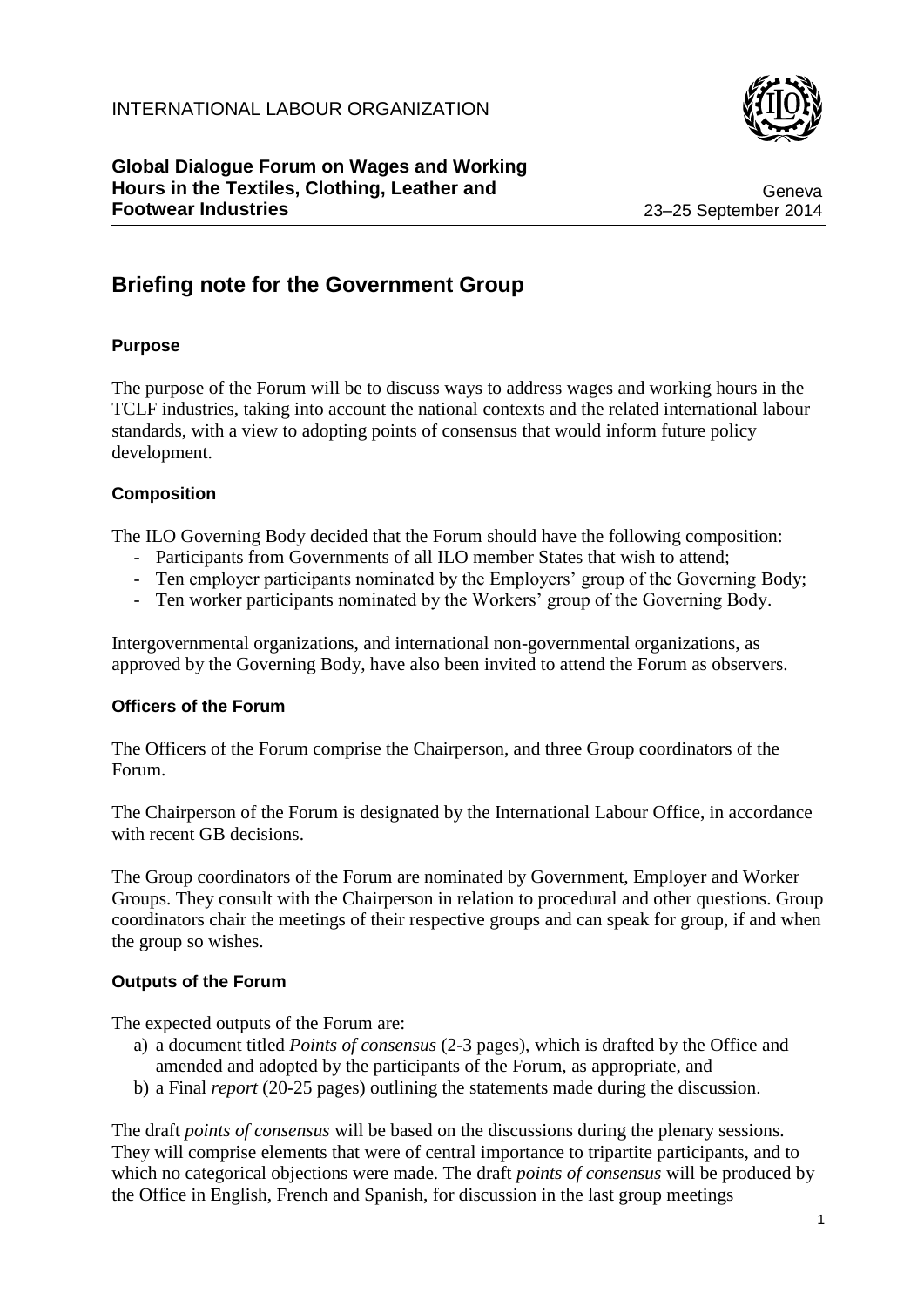(scheduled for 25 September at 09.30) prior to their discussion and adoption in the final Plenary sitting.

All the interventions made during the plenary sitting will be recorded and the summary of this discussion will be reproduced in a *Report of the discussion*. The draft report will be sent to participants electronically in English, French and Spanish after the end of the Forum. Participants will be able to make amendments to statements attributed to them within a deadline indicated in the accompanying e-mail.

The *Report of the discussion* (together with the *points of consensus*, if adopted) will be submitted to the ILO Governing Body in March 2015.

### **Proposed points for discussion**

The Office has prepared a set of points for discussion of the Forum. The programme of work and the deliberations of the Forum are structured around the [points for discussion](http://www.ilo.org/sector/activities/sectoral-meetings/WCMS_303843/lang--en/index.htm) [\(GDFTCLI/2014/4\).](http://www.ilo.org/sector/activities/sectoral-meetings/WCMS_303843/lang--en/index.htm) These points for discussion are proposed by the Office. They take into account the Forum's purpose decided upon by the Governing Body and informal consultations with the Employer and Worker Groups, as well as the Governmental Regional Coordinators.

### **Timetable**

The programme of the GDF is set out in the [draft timetable \(GDFTCLI/2014/3\).](http://www.ilo.org/sector/activities/sectoral-meetings/WCMS_302565/lang--en/index.htm)

### **Group meetings**

Group meetings are scheduled during the Forum in order for the tripartite groups to prepare for the plenary sessions, and to develop a group position, if and when the group so wishes.

### **First group meeting (23 September 09.00-11.00)**

The proposed agenda for the first group meeting of the Government group:

- Welcome and briefing (conducted by a member of the ILO Secretariat)
- Designation of the Government group coordinator
- Preparation for the first point for discussion

#### **Second, third and fourth group meetings (23 September 14.30-15.30, 24 September 09.00-10.00 and 14.30-15.30)**

The second, third and fourth group meetings are typically dedicated to the discussion within the Government group on the second, third and fourth point for discussion. The Group can prepare and develop a group position, if appropriate. The Group meetings will be chaired by the Government group coordinator.

### **Final group meeting (25 September 09.30-12.30)**

The final group meeting is dedicated to the discussion of the draft *points of consensus*. The draft *points of consensus*, prepared by the Office, will be made available in English, French and Spanish, for the final group meetings on 25 September at 09.30.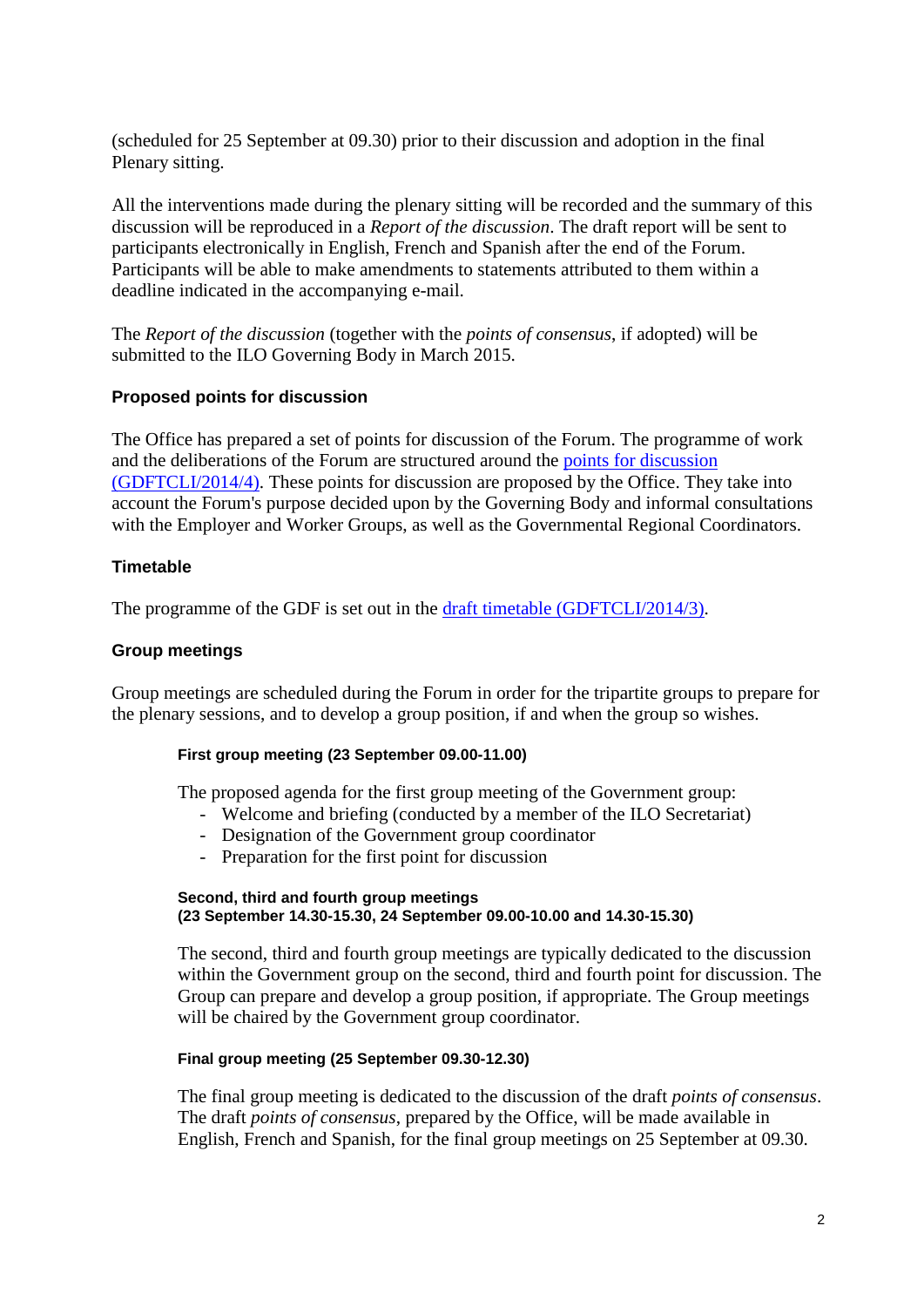The Government group can prepare and develop a group position, if appropriate. The draft points of consensus will be discussed and adopted in the final plenary sitting consensually and paragraph by paragraph.

### **Plenary sittings**

The Forum will have its discussion in the plenary sessions. There will be five plenary sessions during the Forum.

### **First sitting (23 September 11.30-13.00)**

The agenda of the first sitting of the Forum is as follows:

- Welcome by the Secretary-General and the Chairperson
- Designation of Group coordinators for the Forum
- Adoption of proposed points for discussion
- Adoption of draft timetable
- Presentation of the Issues paper
- General statements
- Start of discussion of point for discussion 1

#### **Second, third and fourth sittings (23 September 15.30-18.30, 24 September 10.00-13.00 and 15.30-18.30)**

The plenary discussion is structured around [points for discussion \(GDFTCLI/2014/4\)](http://www.ilo.org/sector/activities/sectoral-meetings/WCMS_303843/lang--en/index.htm) as set out in the timetable [\(GDFTCLI/2014/3\).](http://www.ilo.org/sector/activities/sectoral-meetings/WCMS_302565/lang--en/index.htm)

The format for the discussions will follow ILO practice by beginning with the social partners and then giving the floor to governments. If a Government wishes to take the floor, the representative may please raise his/her card. Interventions are encouraged to be no longer than 5 minutes.

If possible, copies of the statement should be provided to the Secretariat before the start of the intervention, so that the interpreters can be given copies. Alternatively, statements can be sent by e-mail to [interpret@ilo.org.](mailto:interpret@ilo.org)

### **Last sitting (25 September 14.30-17.30)**

The final plenary sitting is for the consideration and adoption of *draft points of consensus*.

Consideration of the draft *points of consensus* will be given to the draft, paragraph by paragraph. The Forum can decide to amend the draft. It adopts the draft points consensually.

If a paragraph might not find consensus, the Chairperson could allow for amendments to be suggested from the floor. Should these amendments not find consensus, the amendment would fall and the text, as originally drafted, would remain.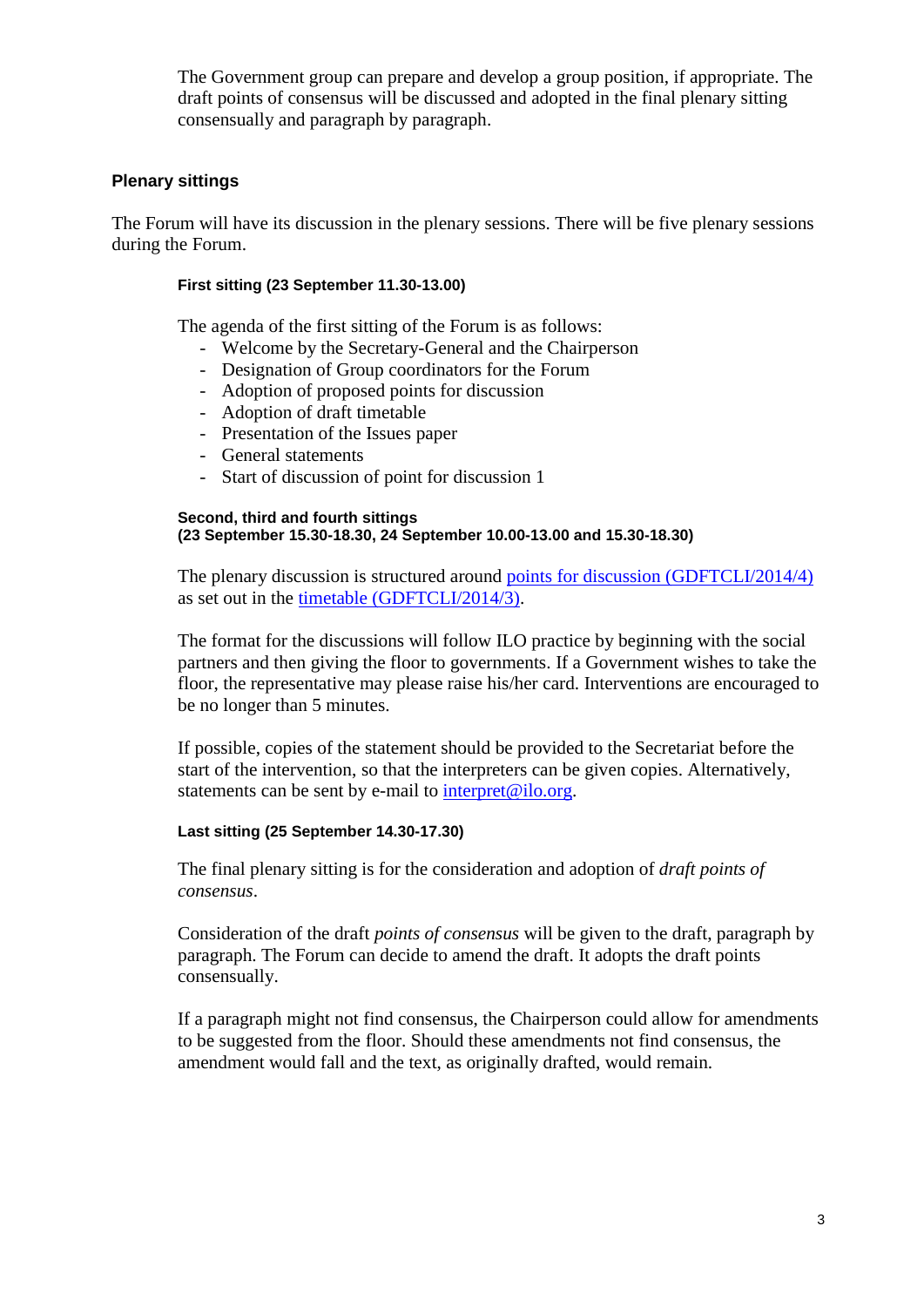## **For more information**

### **Sectoral Activities Department**

The Sectoral Activities Department (SECTOR) promotes decent work in specific economic and social sectors by supporting ILO constituents in addressing the needs and challenges of different sectors at the global, regional and national levels.

The sectoral approach to decent work cuts across the entire Decent Work Agenda. The Department's work includes:

- promoting and supporting the ratification and implementation of international labour standards;
- facilitating consensus among the ILO's tripartite constituents on sector-specific policies and practices through the organization of tripartite meetings;
- developing knowledge and sharing information on key labour and social trends at industry level through action-oriented research;
- building capacity of tripartite constituents and implementing technical cooperation projects; and
- enhancing policy coherence on the promotion of decent work in specific sectors through partnerships with other United Nations agencies and multilateral organizations.

### **Groupings of sectors**

### **Agriculture, food and forestry**

- Agriculture, plantations, other rural sectors
- Food, drink, tobacco
- Forestry, wood, pulp, paper

### **Energy and mining**

- Mining
- Oil and gas production; oil refining

### **Manufacturing**

- Basic metal production
- Chemical industries
- Mechanical and electrical engineering
- Transport equipment manufacture
- Textiles, clothing, leather, footwear

### **Infrastructure, construction and related industries**

- Construction

### **Transport**

- Shipping, ports, fisheries, waterways;
- Transport (air, road, rail)

#### **[www.ilo.org/sector](http://www.ilo.org/sector)**

### **Private sector services**

- Commerce
- Financial services
- Hotels, catering and tourism
- Media, cultural, graphical
- Postal
- Professional and management staff
- Telecoms, IT and business services

### **Public services, utilities and health**

- Health services
- Municipalities
- Police and fire fighters
- Public administration
- Utilities (water, gas, electricity)

### **Education and research**

- Pre-school and child-care
- Compulsory schooling (Primary/Secondary)
- Vocational training: Higher Education and Research
- Non-teaching Personnel